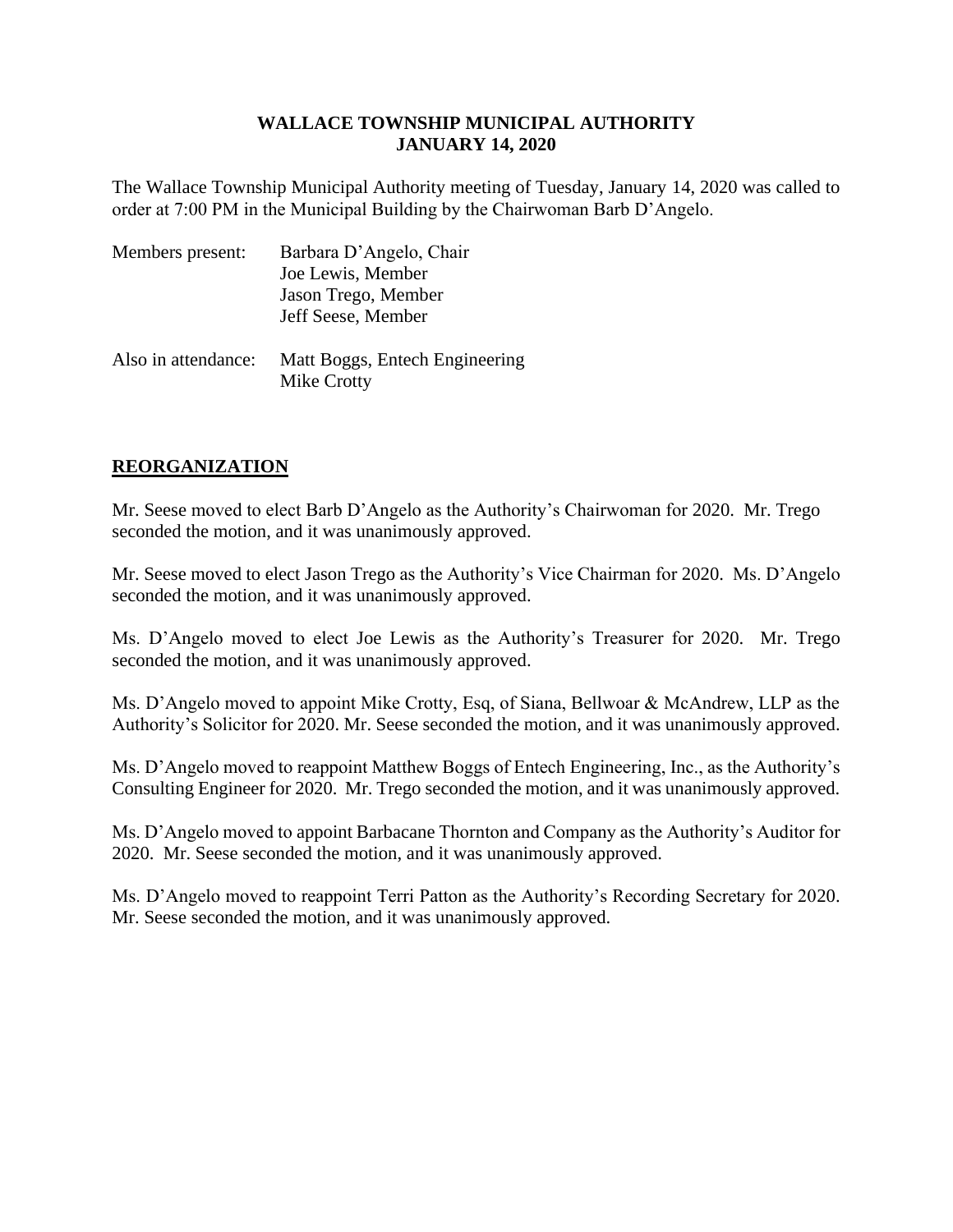Ms. D'Angelo moved to designate MidPenn Bank, Downingtown National Bank, and Citadel Federal Credit Union as the Authority's depositories and to designate the Chairwoman and Jason Trego as alternate, secondary signatories on the Authority's bank accounts, with Mrs. Patton serving as the primary signatory. Mr. Seese seconded the motion, and it was unanimously approved.

Mrs. D'Angelo moved to reestablish the meeting schedule for 2020 on the second Tuesday of the month at 7:00 PM in the Municipal Building. Mr. Seese seconded the motion, and it was unanimously approved.

### **PUBLIC COMMENT**

None.

#### **MINUTES**

Mr. Seese moved to approve the meeting minutes of December 10, 2019, as written. Ms. D'Angelo seconded the motion, and it was unanimously approved.

#### **CORRESPONDENCE**

- Clean Water, Inc., dated  $1/12/2020$ , re: Operator's monthly report.
- Entech Engineering, Inc., dated 1/10/2020, re: Engineer's monthly report.
- DynaTech Annual Contract

## **TREASURER'S REPORT**

The following bills were presented for consideration:

- Verizon \$336.61 for phone @ operations bldgs. (Glen Moore & Highspire)
- Clean Water, Inc. **\$2,230.00** for operator services @ Glen Moore & Highspire
- Terri Patton- \$**987.00** for secretarial services
- PECO **\$1,810.14** for electric @ main pump station & Devereux and Highspire WWTP and pump station.
- Entech Engineering **\$3,361.32** for engineering services
- Siana Bellwoar & McAndrew, LLP **\$440.00** for legal services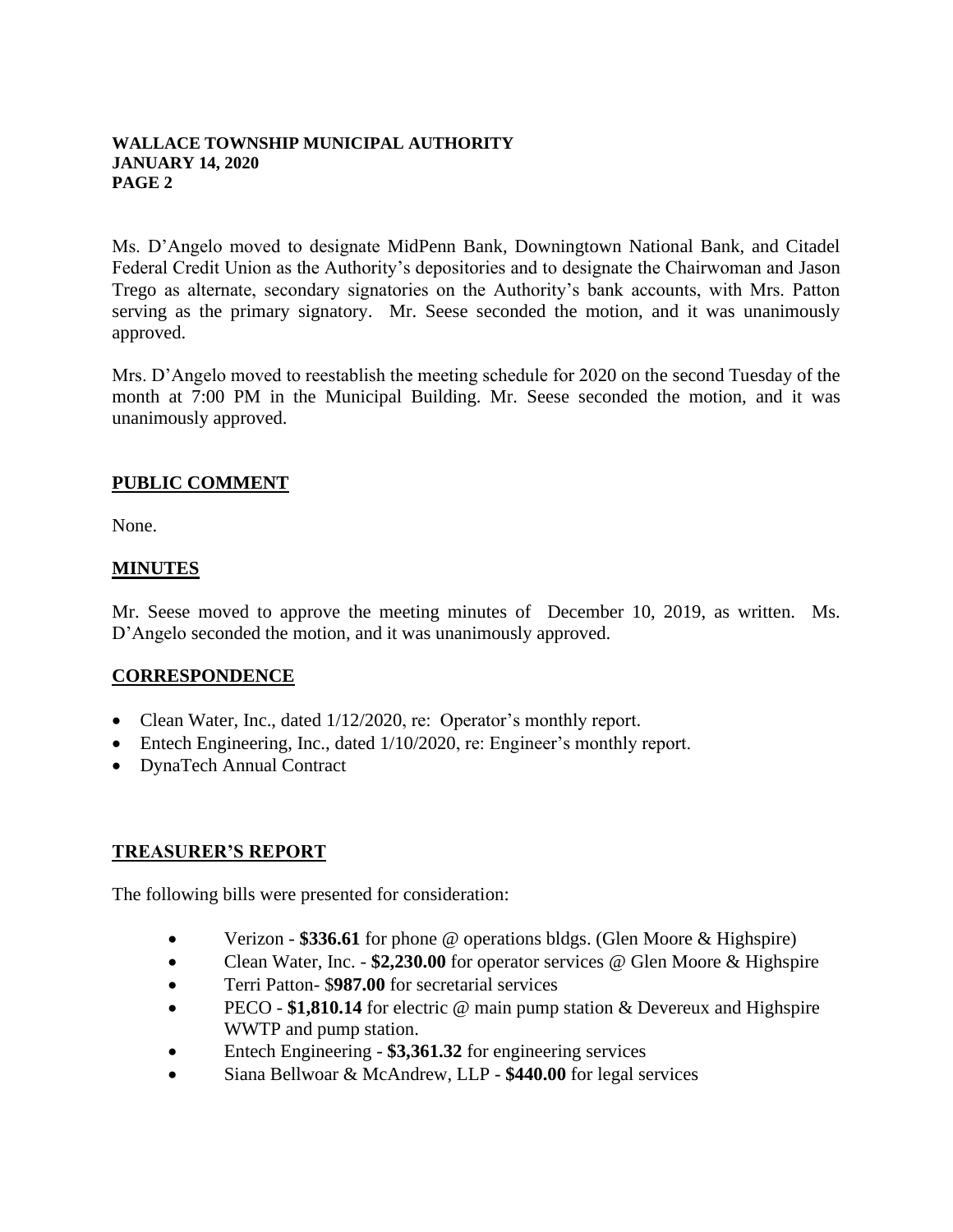- Ink's Disposal Service \$1,210.00 for cleaning main & Devereux pump stations; clean clarifier @ Highspire
- DNB First **\$1,979.42** for loan payment
- Site Specific- \$2,312.33 for 551 Fairview (\$1425), 39 Ashlea Dr (\$887.23)
- Analytical Laboratory **\$422.30** for lab testing (Glen Moore & Highspire)
- A.J. Blosenki- **\$262.26** for trash removal.
- Pipe Xpress- **\$797.11** for materials
- Constellation- **\$15.62** for Highspire Electric.
- J. Lewis Excavating- **\$2,110.00** for cleaning HE (\$350), 551 Fairview (\$880), 501 Fairview (\$880)
- PreDoc- **\$540.00** for replaced backflush return pump at HE WWTP
- WG Malden- **\$59.00** for supplies

# **TOTAL: 18,873.01**

Ms. D'Angelo moved to approve invoices "a" through "p" above for the month of January, as presented. Mr. Trego seconded the motion, and it was unanimously approved. Mr. Lewis recused himself from "n".

## **FINANCIAL STATEMENTS**-

Balance Sheet, Budget vs Actual Glenmoore & Highspire and Profit & Loss.

Ms. D'Angelo moved to approve the financial statements above for the month of January, as presented. Mr. Seese seconded the motion, and it was unanimously approved.

## **OPERATOR'S REPORT**

Glen Moore WWTP

No emergency visits required.

DEP is allowing spray as permit conditions allow.

The phone at Brandywine Hill is up and running again.

Steve replaced the battery on the generator.

#### Highspire WWTP

The plant continues to perform well with no emergency visits required.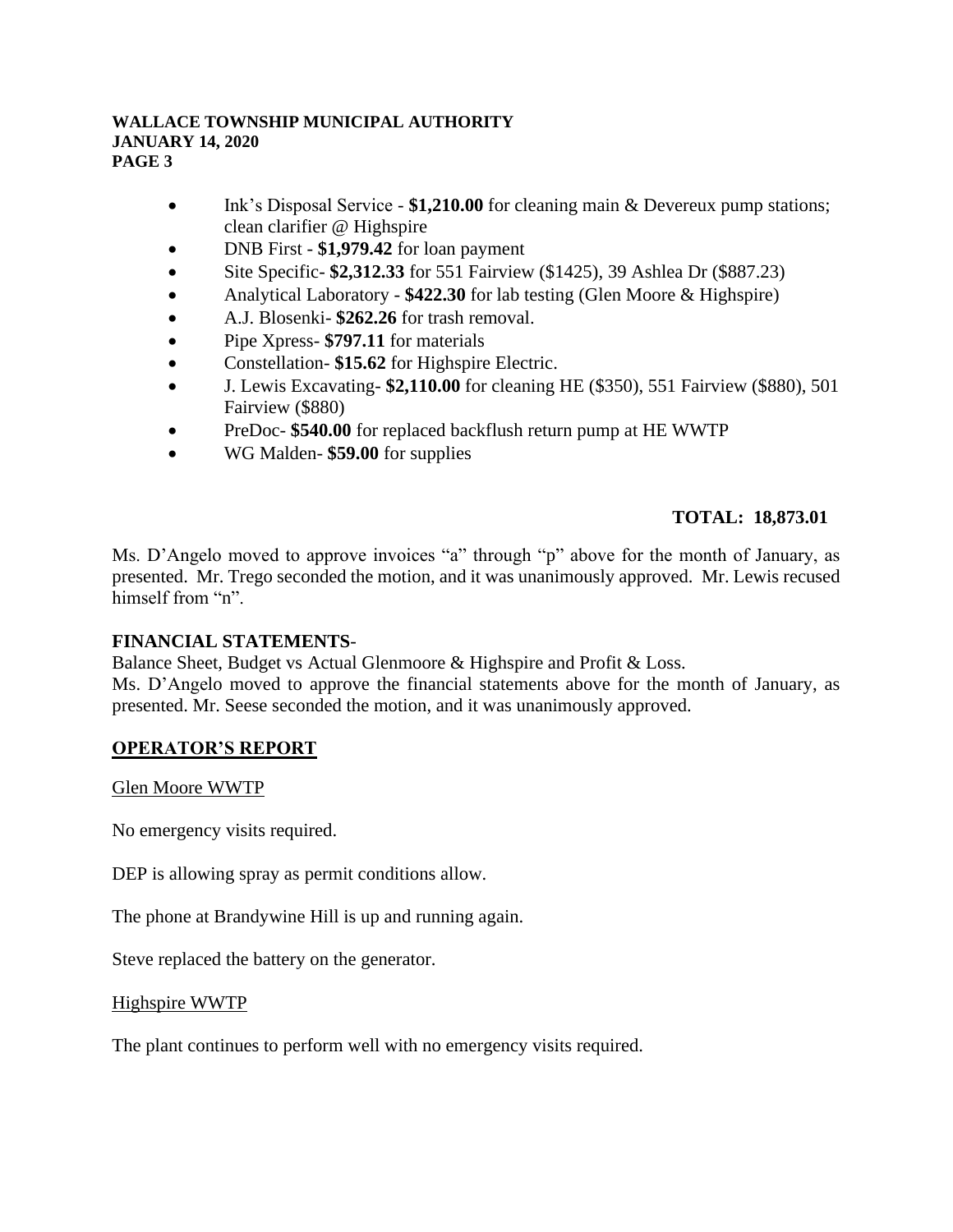A TN violation was reported in December.

The control building was cleaned.

The anoxic mixer that was pulled is not rebuildable.

A spare pump was swapped out with the mudwell return pumps. The old pump was sent to Deckman's for evaluation.

Ms. D'Angelo moved to approve the EEMA agreement, as presented. Mr. Seese seconded the motion, and it was unanimously approved.

## **ENGINEER'S REPORT**

E-1 Grinder Pump Replacement – Brian Norris relayed that 551 Fairview Road was critical for pump replacement. Information was relayed to Site Specific and the pump is being scheduled to be replaced. One of the two grinder pumps approved for purchase at the November meeting would have been utilized.

Highspire WWTP - One of the two mixers for the treatment plant is in need of replacement. The treatment plant operates with one mixer in operation and one in standby operation. The three options will be presented at the Authority meeting for determining the replacement preference and cost.

*EEMA will take a look at the mixers before a purchase is made*.

Glenmoore WWTP- On December  $12<sup>th</sup>$ , 2019, a Notice of Violation was issued by DEP for the Glenmoore WWTP which included outstanding items regarding spraying after a rain event, runoff from the lagoons and concerns on the level within the treatment lagoons. A meeting was held with DEP on Thursday, January 2<sup>nd</sup>, 2020 and a response letter and supporting documents was submitted via e-mail to DEP on January  $9<sup>th</sup>$ , 2020 and mailed the following day.

DCED Grant Opportunities- Entech to work with the Authority for reimbursement for pumps and installation. Site Specific has provided most of the needed paperwork for payment for work performed over the past few months. COSTARS information has been requested which is to be included in the reimbursement. In addition, Terri is working on proof of payment to Site Specific.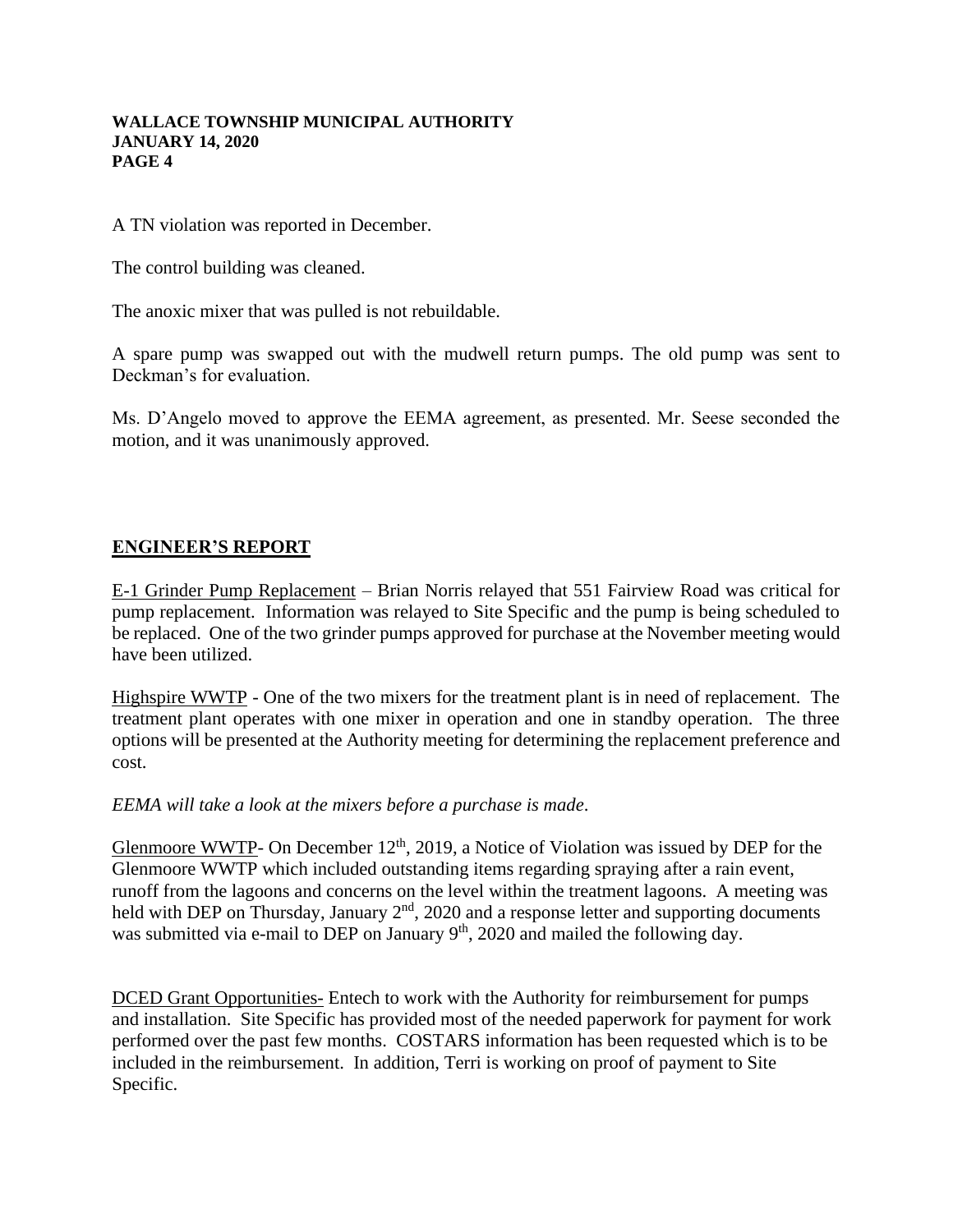Sanitary Sewer Expansion- On August  $1<sup>st</sup>$ , the latest developer meeting took place at the Township. The developer and the developer's engineer provided an update including the preparation of a preliminary construction cost estimate for the wastewater treatment plant. The engineer went through the process of how the estimate was prepared, which appeared logical. An Agreement has been prepared by the attorney for Brandolini and distributed to the Authority and Township. A conference call was held between the Township and Authority engineer and the solicitor. Mike Crotty will prepare a recommended Agreement which addresses the deficiencies discussed during the conference call. *No update for this month.*

Ashlea Drive HOA Stormwater- No additional communication with the Ashlea Drive HOA occurred in December or January, however reference the response to DEP for the Notice of Violation received in December.

Park Lane Sanitory Sewer- The isolation valve between Creek Road and the Brandywine Creek side of Park Lane requires replacement. In addition, Joe Lewis identified other valves in need of replacement. The plan is to reach out to local contractors that may be able to replace multiple valves and provide traffic protection, excavation equipment, etc. Identified contractors include TLC and Fidelity.

#### *Received valve quote from L/B Water Service, Inc*

Cesarz Subdivison Review- The design engineer has submitted the sewer planning exemption to the Township. Since there is available capacity within the sanitary sewer system the exemption was singed.

RFP for Operations- EEMA has been recommended for operations in 2020. The Agreement has been prepared and reviewed by EEMA and Mike Crotty, respectively. The Agreement was distributed to the Authority members on January 9<sup>th</sup> and executed. It was recommended that Clean Water complete operations in January and EEMA assume operations on February 1<sup>st</sup>.

Groundwater Monitoring Report- In December 2019, the Authority received a review letter by DEP regarding the groundwater monitoring wells and specifically the static water elevations listed in the Report. Due to inconsistencies with grade elevations, the Report was revised and submitted to DEP on Thursday, January  $9<sup>th</sup>$ .

Glenmoore WWTP Notice of Violation- On December  $12<sup>th</sup>$ , 2019, a Notice of Violation was issued by DEP for the Glenmoore WWTP which included outstanding items regarding spraying after a rain event, runoff from the lagoons and concerns on the level within the treatment lagoons. A meeting was held with DEP on Thursday, January  $2<sup>nd</sup>$ , 2020 and a response letter and